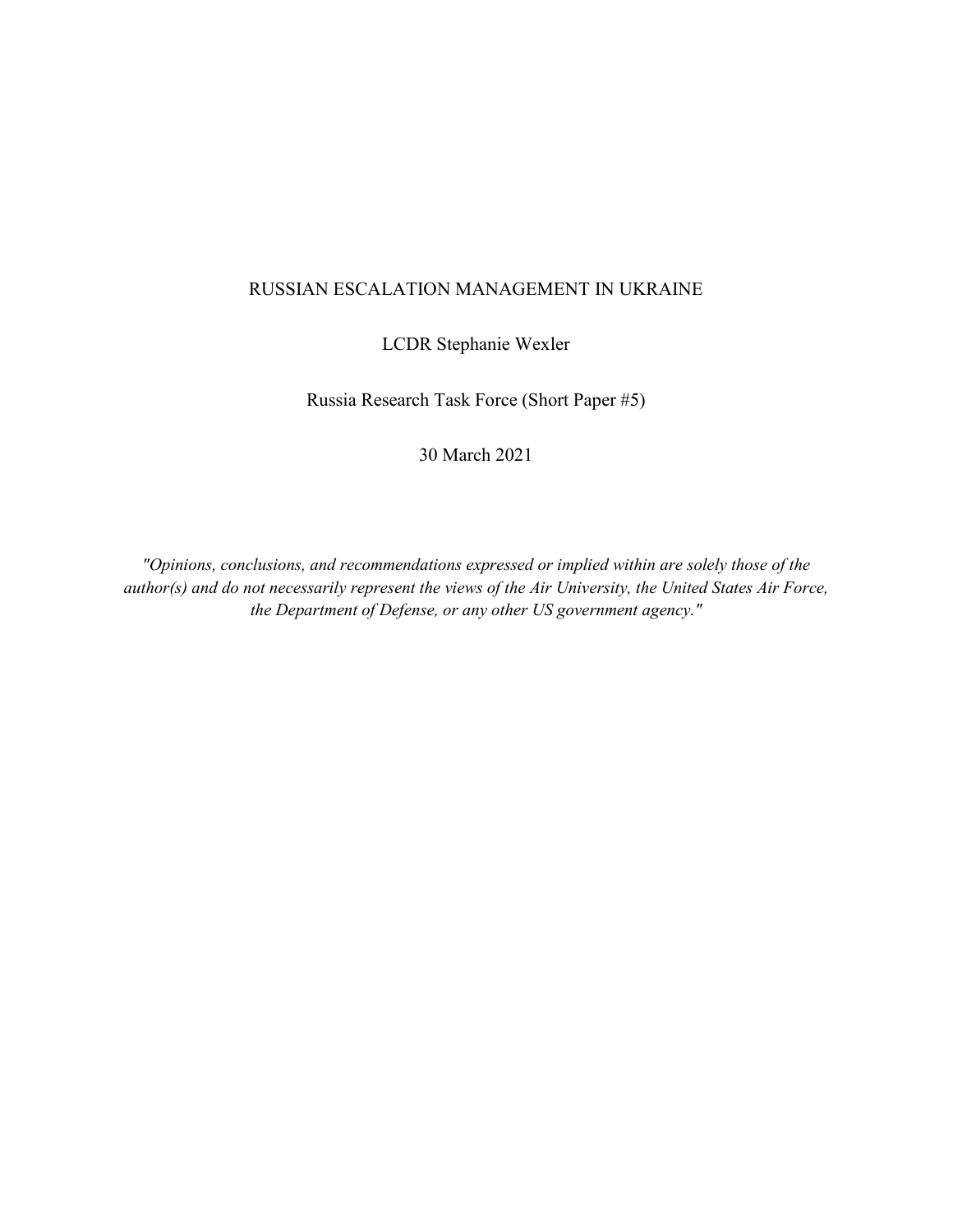Given the current security situation in Ukraine, the Kremlin's concept of escalation management is focused on minimizing both vertical and horizontal escalation abroad in order to achieve its strategic goals. The Kremlin's implementation of escalation management is effective due to its large nuclear arsenal, Vladimir Putin's demonstrated resolve not to cede to NATO demands, and his iron grasp on domestic activities in Russia. Russia will conduct horizontal escalation management abroad by containing its use of conventional military forces to Ukraine or other non-NATO states. It will conduct vertical escalation management by creating opportunities for strategic off-ramps if Ukraine or its allies or partners threaten to execute Russian regime change or threaten removal of Russian forces from Ukraine.

The Kremlin's concept of escalation management is effective due to its large nuclear arsenal and the cognitively entrenched "theory of defeat" among its people.<sup>[1](#page-2-0)</sup> The legitimacy of Vladimir Putin's regime rests on Russia's ability to reassert itself as a great power. The desire for the return to great power status is fueled by strong resentment against the West within the political elite, as well as among average Russian citizens.[2](#page-2-1) A history of perceived persecution among Russians lends credibility to Russia's current actions in Ukraine, and it is unlikely the Kremlin will accept total defeat in the current conflict.<sup>[3](#page-3-0)</sup> The Kremlin will, however, attempt to manage horizontal and vertical escalation to successfully manage the conflict in its favor.

Russia will implement horizontal escalation management primarily by limiting its conventional military actions to Ukraine or other non-NATO members. Ukraine is not currently a member of NATO, and therefore it does not warrant the protections afforded by the North Atlantic Treaty. NATO members are disincentivized to respond to Russia's actions in Ukraine with military force due to the potential for vertical escalation of force by Russia in response. Russia will also seek to implement horizontal escalation management by creating distractions for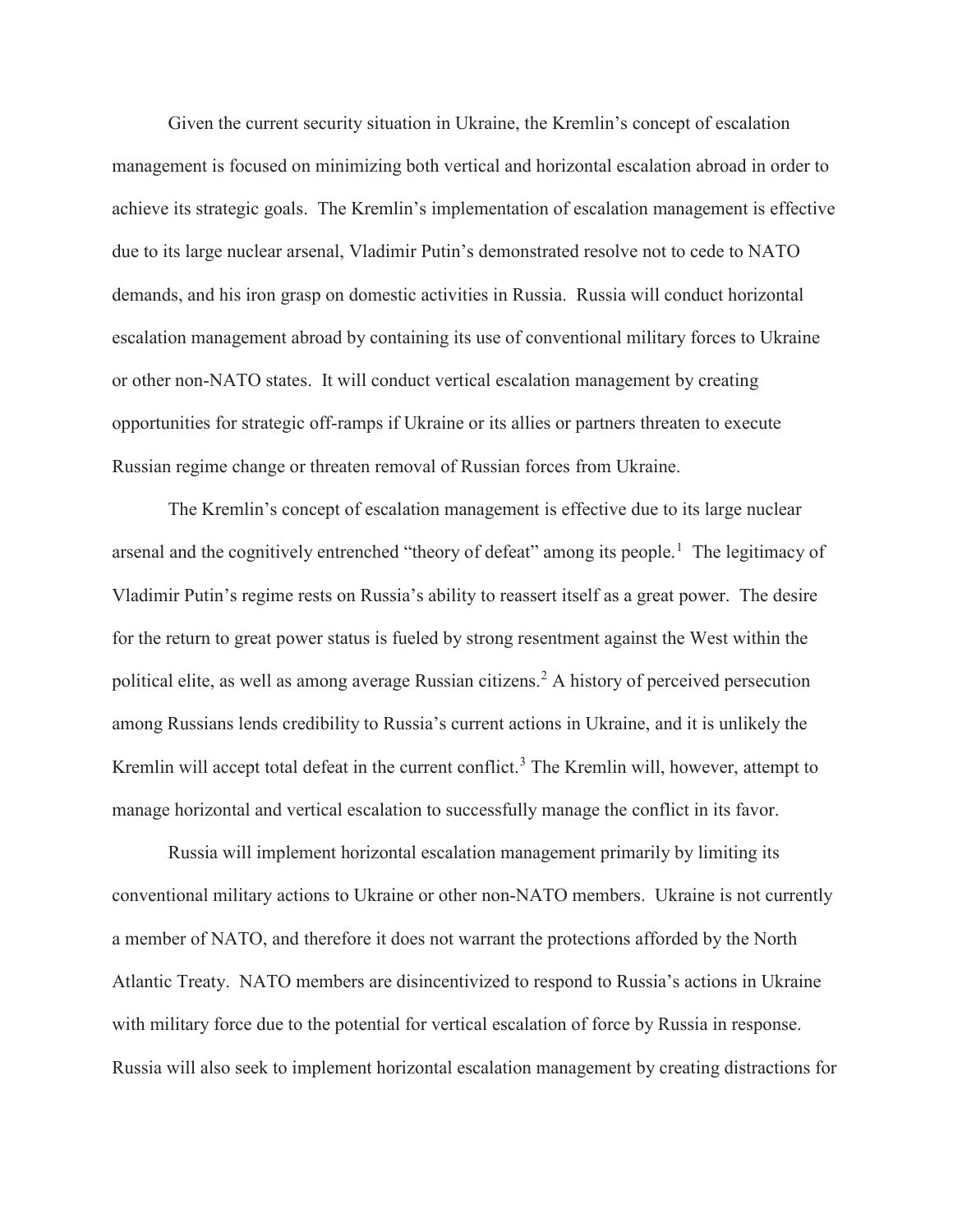NATO members in order to divert attention away from Russian actions in Ukraine. Russia will accomplish this by employing asymmetric capabilities—such as disinformation dissemination techniques—to incite domestic dissent and magnify existing domestic political tensions within NATO member states.

Russia will implement vertical escalation management by creating opportunities for strategic off-ramps if Ukraine or its allies or partners threaten regime change or total removal of Russian forces from Ukraine. Russia will use cyberattacks, destructive counter-space capabilities, or battlefield nuclear weapons if Ukraine, NATO members, or other Western nations opposed to Russian strategic goals attempt to cross Russian "red lines." Although the Kremlin will present off-ramps for escalation, a very real danger exists in that Vladimir Putin and his close circle seek to reestablish the respect for Russia once afforded prior to the collapse of the Soviet Union.[4](#page-3-1)

The Kremlin's concept of escalation management in Ukraine hinges on successful horizontal and vertical escalation management. Putin's regime seeks to accomplish its strategic goals in Ukraine, and not to widen its current security dilemma into larger military conflicts with the United States or NATO.

 $\overline{\phantom{a}}$ 

<span id="page-2-1"></span><span id="page-2-0"></span><sup>1</sup> Sergei Medvedev, *The Return of the Russian Leviathan* (Cambridge, UK: Polity Press, 2020), 221. <sup>2</sup> Ibid., 222